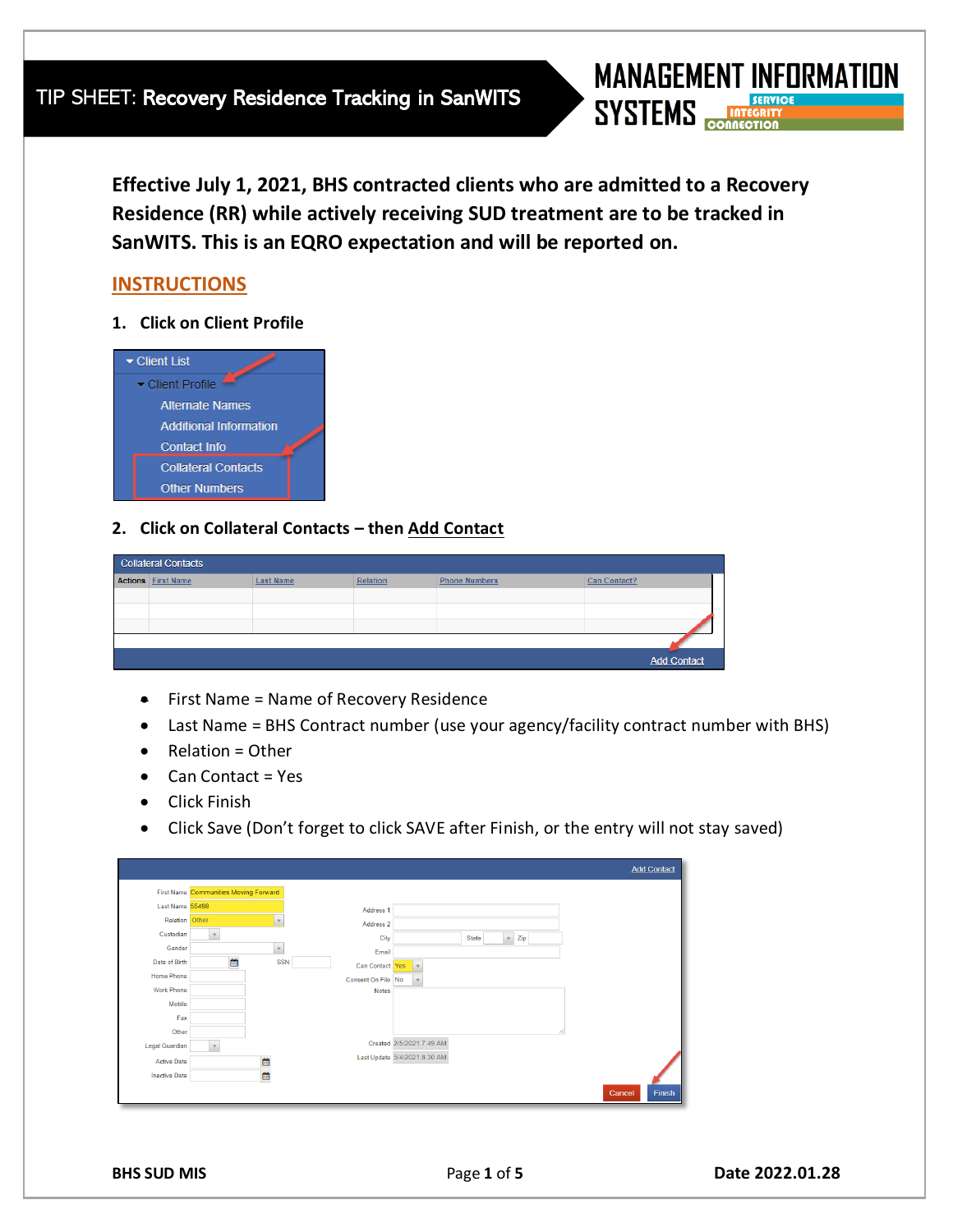• The Recovery Residence will show in the Collateral Contacts list

| <b>Collateral Contacts</b> |                                   |                  |                 |                      |                     |  |  |  |  |  |  |
|----------------------------|-----------------------------------|------------------|-----------------|----------------------|---------------------|--|--|--|--|--|--|
|                            | <b>Actions First Name</b>         | <b>Last Name</b> | <b>Relation</b> | <b>Phone Numbers</b> | <b>Can Contact?</b> |  |  |  |  |  |  |
| <b>C</b>                   | <b>Communities Moving Forward</b> | 55498            | Other           |                      | Yes                 |  |  |  |  |  |  |
|                            |                                   |                  |                 |                      |                     |  |  |  |  |  |  |
|                            |                                   |                  |                 |                      |                     |  |  |  |  |  |  |

# **NOTE:**

If the client changes the Recovery Residence site, a new Collateral Contact will need to be added

*I.e. the client changes from "Life Beyond Inc" to "Communities Moving Forward"*

## **3. Click on Other Numbers – then Add Other Number**

| Other Numbers              |   |              |     |                     |                         |  |  |  |  |
|----------------------------|---|--------------|-----|---------------------|-------------------------|--|--|--|--|
| <b>Actions</b> Number Type | 坓 | <b>Start</b> | End | <b>Contact Name</b> | <b>Status</b>           |  |  |  |  |
|                            |   |              |     |                     |                         |  |  |  |  |
|                            |   |              |     |                     |                         |  |  |  |  |
|                            |   |              |     |                     |                         |  |  |  |  |
|                            |   |              |     |                     |                         |  |  |  |  |
|                            |   |              |     |                     | <b>Add Other Number</b> |  |  |  |  |

- Number Type = select appropriate RR type
	- o Recovery Residence Regular
	- o Recovery Residence COVID
	- o Recovery Residence COVID Bed Hold
- Number = Month *(Jan, Feb, Mar, Apr, May, Jun, Jul, Aug, Sep, Oct, Nov, Dec)*
	- $\circ$  If the month is split due to changes, additional entries must have a number following the month. *(Jan2, Jan3) The system will not accept multiple entries with the same month name.*

# **NOTE:**

*A new "Other Numbers" entry must be created, and the previous entry end dated under these circumstances:*

- ✓ *Monthly while the client is admitted to a Recovery Residence while receiving SUD Tx services.*
- ✓ *For non-consecutive stays within the same month*
- ✓ *If the client changes residence within the same month*
- ✓ *If the client changes between RR-Regular and RR-COVID or RR-COVID Bed Hold*
- ✓ *If the rate changes during the same month*

**MANAGEMENT INFORMATION** 

**SYSTEMS**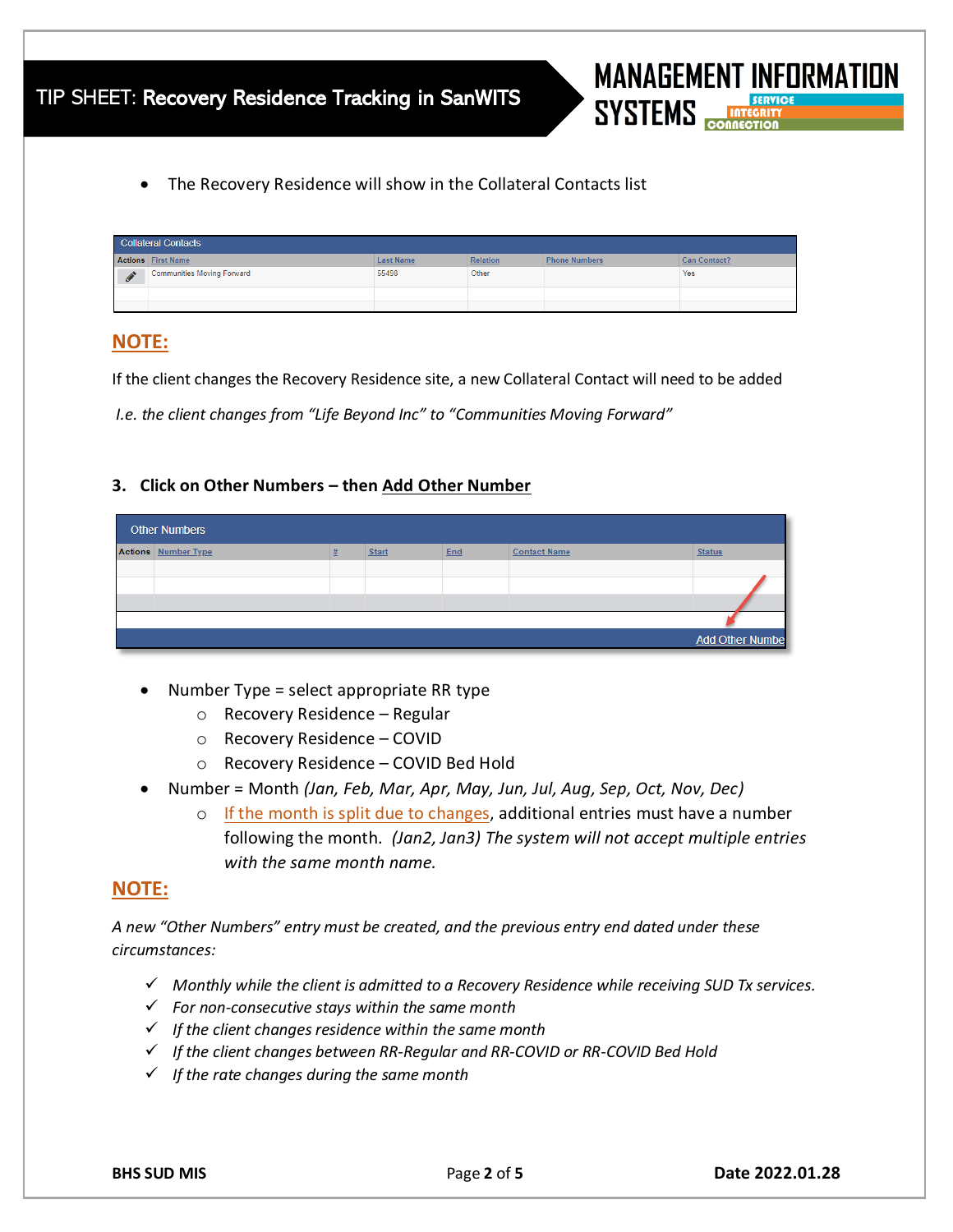# TIP SHEET: Recovery Residence Tracking in SanWITS

- Start Date = Enter the first day of the month that the client stayed at the specific RR at a specific rate
- End Date = Enter the last day of the month that the client stayed at the specific RR at the same rate, same type of RR with consecutive days
- Status = Active until the entry is end-dated
- Contact = will prepopulate if client only has one RR listed on Collateral Contacts; if multiple RR listed, click the drop-down menu, and make the appropriate selection
- Comments = Rate per day
	- o This field must be numeric

|                     | <b>Add Other Number</b>                                             |
|---------------------|---------------------------------------------------------------------|
|                     | Number Type Recovery Residence--Regular<br>$\overline{\phantom{a}}$ |
| Number Mar          |                                                                     |
| Start Date 3/1/2021 | ■                                                                   |
|                     | $\mathop{f\!H}\nolimits$<br>End Date 3/31/2021                      |
|                     | Status Active<br>$\mathbf{v}$                                       |
|                     | Contact 55498, Communities Moving Forward                           |
| Comments 40.00      |                                                                     |
|                     |                                                                     |
|                     |                                                                     |
|                     | Finish<br>Cancel                                                    |

- Follow instruction #3 above for each month the client is actively participating in SUD treatment and admitted to a Recovery Residence
- There will be a line entry on the Other Numbers list as seen below for each Recovery Residence during a specific timeframe for a specific rate and type of RR.
- Click Finish
- Click Save (Don't forget to click SAVE after Finish, or the entry will not stay saved)

| <b>Other Numbers</b> |                             |                  |              |           |                                   |               |  |  |  |  |
|----------------------|-----------------------------|------------------|--------------|-----------|-----------------------------------|---------------|--|--|--|--|
|                      | <b>Actions</b> Number Type  |                  | <b>Start</b> | End       | <b>Contact Name</b>               | <b>Status</b> |  |  |  |  |
|                      | Recovery Residence--Regular | Mar              | 3/1/2021     | 3/31/2021 | 55498. Communities Moving Forward | Active        |  |  |  |  |
| ⚠                    | Recovery Residence--Regular | Feb <sub>2</sub> | 2/27/2021    | 2/28/2021 | 55498, Communities Moving Forward | Active        |  |  |  |  |
| Ò                    | Recovery Residence--COVID   | Feb              | 2/1/2021     | 2/26/2021 | 55498, Communities Moving Forward | Active        |  |  |  |  |

# **NOTE:**

At the time of discharge from SUD treatment, all Recovery Residence entries must be marked inactive. Go to Client Profile, Other Numbers, and review each entry to make sure all status is inactive.

**MANAGEMENT INFORMATION** 

**SYSTEMS**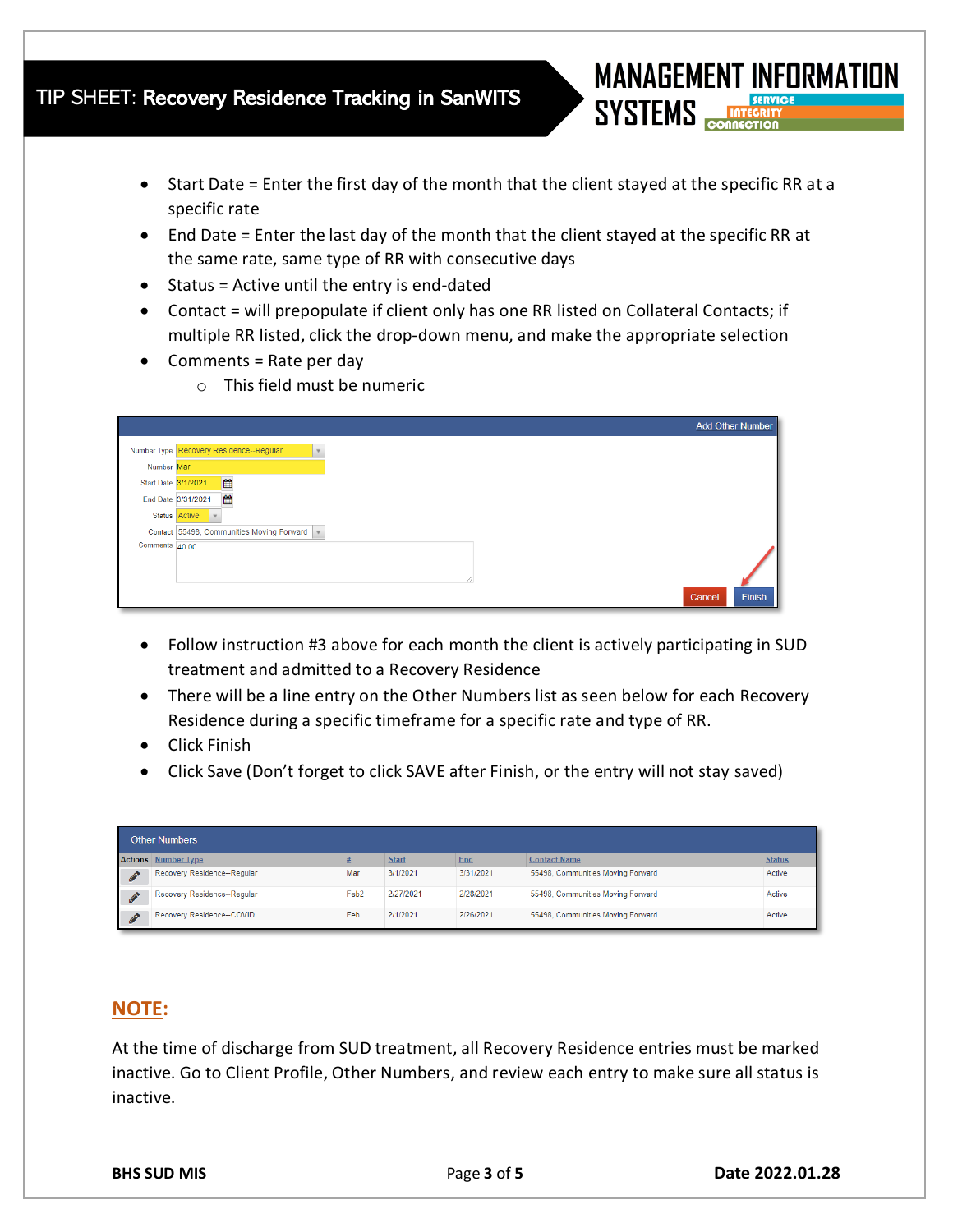

#### **4. Generate an SSRS Report and Review**

- Log into SanWITS, then click SSRS Reports in top right corner of screen
- Click on Provider Reports folder, then click Recovery Residence Report (it will be located at the bottom under Paginated Reports)
- Select the agency, contract # or select all, enter start date from and end date, then click View Report at the upper far right side of the screen

## **NOTE:**

The report uses the start and end dates to auto calculate the total days and then multiplies them by the rate for invoice purposes.

| Agency          | <b>San Diego County</b> |   | Contract 553789,554898,556354,554865,5 |                        | <b>View Report</b> |
|-----------------|-------------------------|---|----------------------------------------|------------------------|--------------------|
| Start Date From | 1/1/2021                | - | Select All)<br>■ 553789<br>■ 554898    | phone of<br><b>MAG</b> |                    |

## Example Report

| <b>Agency</b>           | <b>UCN</b>                       | <b>Recovery Residence Type</b>                         | <b>Recovery Residence</b>         | <b>Contract</b> | <b>Month of Service</b> | <b>Start Date</b> | <b>End Date</b> | Rate                 | <b>Total Charge</b> |  |
|-------------------------|----------------------------------|--------------------------------------------------------|-----------------------------------|-----------------|-------------------------|-------------------|-----------------|----------------------|---------------------|--|
| <b>San Diego County</b> |                                  | <b>Recovery Residence--Regular</b><br>Life Bevond Inc. |                                   | 554865          | Jan                     | 01/01/2021        | 01/15/2021      | \$40,00              | \$600.00            |  |
| <b>San Diego County</b> | Recovery Residence--Regular      |                                                        | Life Bevond Inc.                  | 554865          | Jan2                    | 01/16/2021        | 01/31/2021      | \$60,00              | \$960,00            |  |
|                         |                                  |                                                        |                                   |                 | <b>Monthly Total</b>    |                   |                 |                      |                     |  |
| <b>San Diego County</b> |                                  | Recovery Residence--Regular                            | R&R Sober Living                  | 556354          | Feb                     | 02/15/2021        | 02/28/2021      | \$40.00              | \$560.00            |  |
| <b>San Diego County</b> |                                  | Recovery Residence--Regular                            | <b>Total Care Recovery</b>        | 553789          | Feb                     | 02/01/2021        | 02/28/2021      | \$40.00              | \$1,120.00          |  |
| <b>San Diego County</b> |                                  | <b>Recovery Residence--Regular</b>                     | <b>Communities Moving Forward</b> | 55498           | Feb                     | 02/02/2021        | 02/28/2021      | \$40.00              | \$1,080.00          |  |
| <b>San Diego County</b> | <b>Recovery Residence--COVID</b> |                                                        | <b>Communities Moving Forward</b> | 55498           | Feb                     | 02/01/2021        | 02/26/2021      | \$60.00              | \$1,560.00          |  |
| <b>San Diego County</b> | Recovery Residence--Regular      |                                                        | <b>Communities Moving Forward</b> | 55498           | Feb <sub>2</sub>        | 02/27/2021        | 02/28/2021      | \$40.00              | \$80.00             |  |
|                         |                                  |                                                        |                                   |                 |                         |                   |                 | <b>Monthly Total</b> | \$4,400.00          |  |
| <b>San Diego County</b> |                                  | Recovery Residence--Regular                            | R&R Sober Living                  | 556354          | Mar                     | 03/01/2021        | 03/11/2021      | \$40,00              | \$440.00            |  |
| <b>San Diego County</b> |                                  | Recovery Residence--Regular                            | <b>Courage to Continue</b>        | 556354          | Mar2                    | 03/12/2021        | 03/31/2021      | \$40.00              | \$800.00            |  |
| San Diego County        |                                  | Recovery Residence--Regular                            | Life Beyond Inc.                  | 554865          | Mar                     | 03/01/2021        | 03/31/2021      | \$40.00              | \$1,240.00          |  |
| <b>San Diego County</b> |                                  | Recovery Residence--Regular                            | <b>Communities Moving Forward</b> | 55498           | Mar                     | 03/01/2021        | 05/31/2021      | \$40.00              | \$3,680.00          |  |
|                         |                                  | <b>Monthly Total</b>                                   |                                   |                 |                         |                   |                 |                      |                     |  |
| <b>San Diego County</b> |                                  | <b>Recovery Residence--COVID</b>                       | Life Bevond Inc.                  | 554865          | Apr                     | 04/18/2021        | 04/30/2021      | \$60,00              | \$780.00            |  |
|                         |                                  |                                                        |                                   |                 |                         |                   |                 | <b>Monthly Total</b> | \$780.00            |  |
|                         |                                  |                                                        |                                   |                 |                         |                   |                 |                      |                     |  |

### **5. Corrections Needed**

- If corrections are to be made, user will need to go to the Collateral Contact OR the Other Numbers section of the Client Profile
- Column D (Recovery Residence) and Column E (Contract) are found in the Collateral Contacts section
- Columns F (Month of Service), G (Start Date), H (End Date), & I (Rate) are found in the Other Numbers section
- If there is a #valid! error on column I (Rate) and column J (Total Charge), then correct the Comments field in Other Numbers section